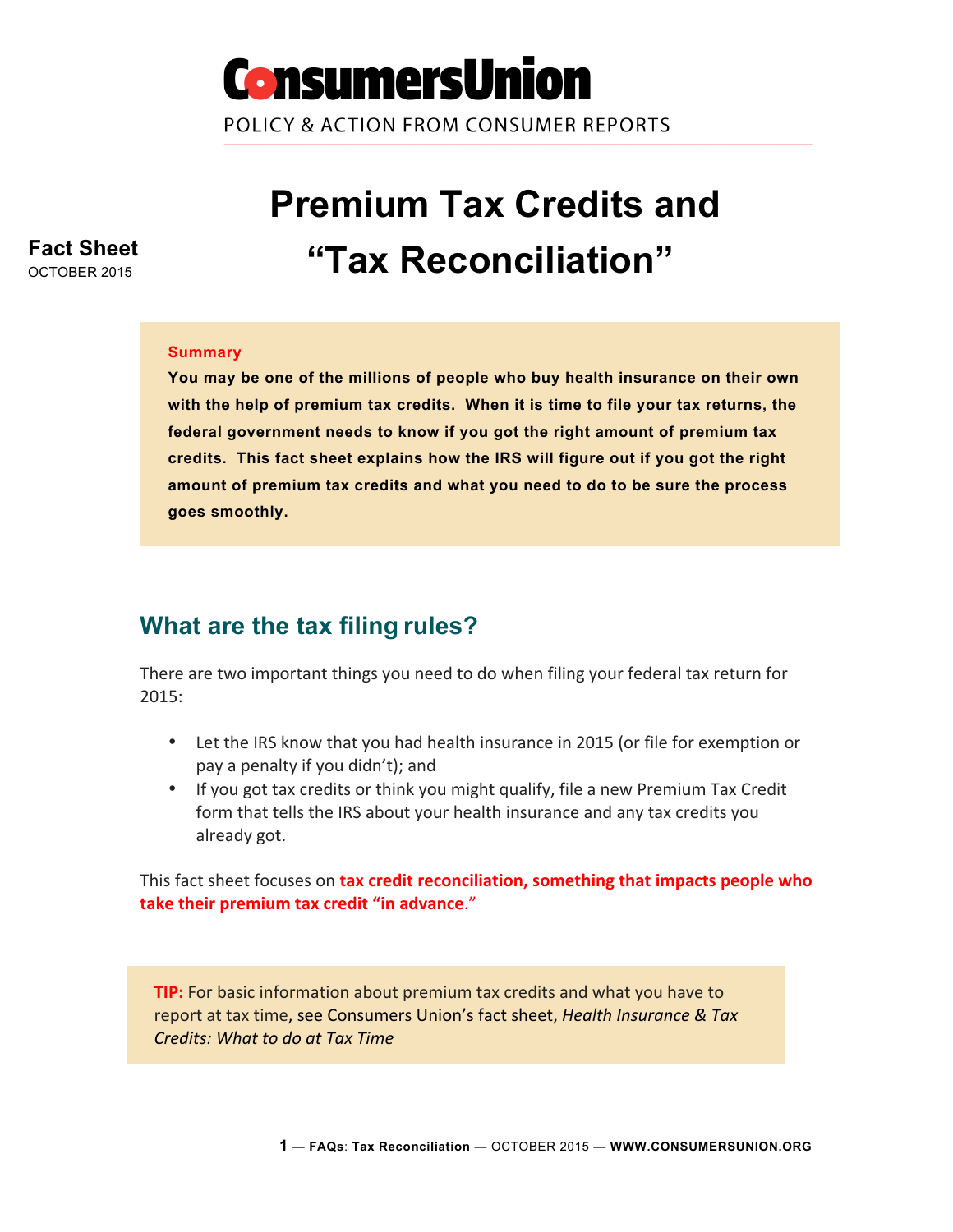#### **What is the tax credit for health insurance?**

Starting with tax year 2014, low- and moderate-income people can get a federal tax credit that lowers the cost of buying health insurance.

To qualify, you must:

- Purchase your health plan through your state's health insurance Marketplace;
- Be income eligible;
- If married, file your taxes jointly; and
- Not be eligible for "minimal essential coverage" from an employer, Medicaid, Medicare or certain other forms of coverage.

**TIP:** To understand "minimum essential coverage," click here: https://www.healthcare.gov/f ees-exemptions/plans-thatcount-as-coverage/ 

To provide help right away, the premium tax credit can be taken "in advance." "In advance" means that the federal government pays part of your monthly premium directly to your health plan. You pay a lower premium, minus the tax credit. For example: 

| Your monthly premium                  |         | \$300 |
|---------------------------------------|---------|-------|
| Federal tax credit to the health plan | $=$     | \$240 |
| What you pay to the health plan       | $=$ $-$ | \$60  |

You don't have to take the premium tax credit in advance. You can wait until you file your tax return to get your premium tax credit. This fact sheet is for people who took the tax credit "in advance."

#### **My health plan got premium tax credits on my behalf. Is there something more I need to do?**

Yes. You have to report the premium tax credits on your federal tax return.

When you applied for health insurance, you had to *estimate* your family's income for 2015 if you requested tax credits "in advance" to lower your monthly premium.

When you file your tax return, you will have to tell the IRS what your family's *actual* income was for 2015.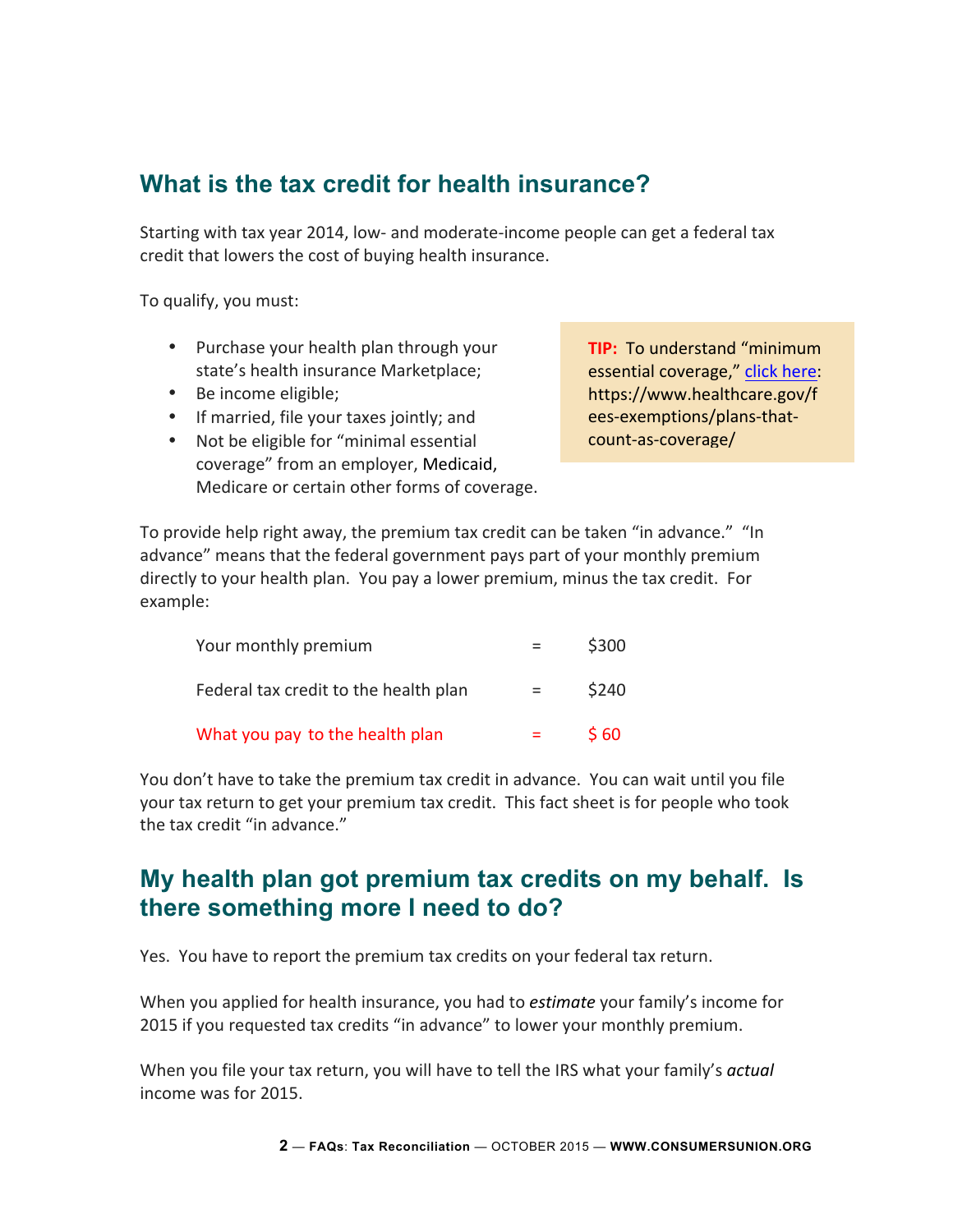#### **I keep hearing about "tax credit reconciliation." What does that mean?**

By the time federal tax returns are due in April, if you got a premium tax credit in advance, you will have reported your family size and income at least two times:

- When you applied for tax credits during health insurance enrollment, and
- When you fill out your end of year federal tax return forms.

If your family size or income is the same both times, there is little impact on the taxes you owe (or your refund if you don't owe).

But, if your estimated income or family size is different from what's on your federal tax return, your premium tax credits will be recalculated. The recalculation is what is known as "reconciliation." After the IRS does the reconciliation, you may have to pay back some tax credits. You may also end up owing less in taxes, or even get a larger tax refund. 

#### **What happens if I estimated my income would be higher than it actually was?**

If you estimated your income would be higher than it actually was for 2015, you probably got less premium tax credit during the year than you were eligible for. That means that when you file your federal tax return, you will be able to use this additional tax credit to lower the amount you owe the IRS. If you don't owe any taxes, you may get a refund from the IRS.

#### **What happens if I estimated my income would be lower than it actually was?**

If you estimated your income would be lower than it actually was for 2015, you probably got too much as a premium tax credit during the year. That means that when you file your tax return, you may have to pay the difference back to the IRS. If you are eligible for a tax refund, the amount you owe might be subtracted from your tax refund.

You also should contact your state Marketplace to be sure that the income they have on record for your 2016 premium tax credits is up-to-date. Up-to-date income information will help make sure your 2016 premium tax credit is as accurate as possible.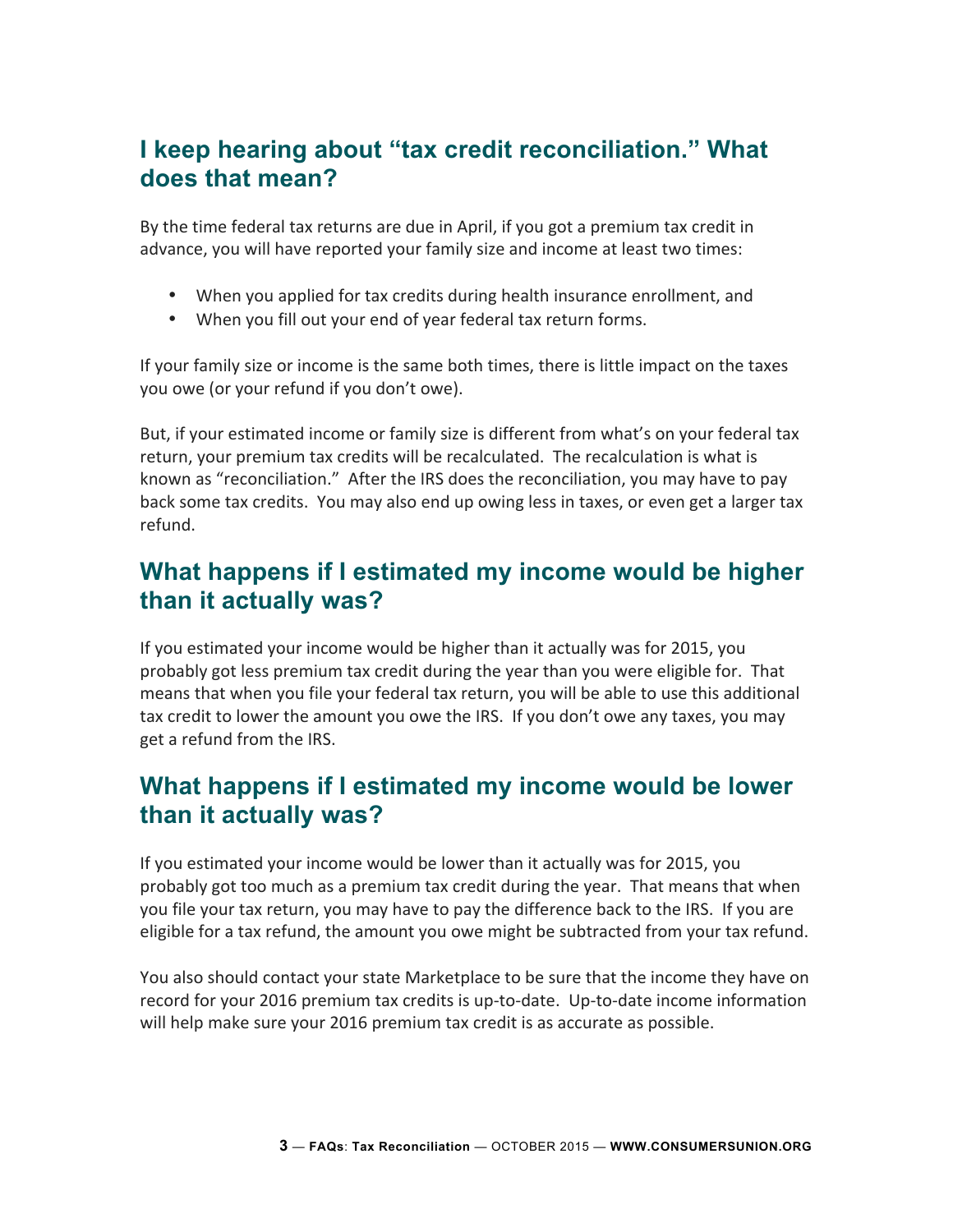#### **How much will I owe if I got too much premium tax credit in advance?**

The amount you might owe at tax return time depends on how different your income or family size was from what you reported when you applied. You will fill out a Form (8962) when you file your tax return that compares the premium tax credit that you got to the premium tax credit that you were allowed to get, based on your income.

#### **If I owe money back to the IRS, do I have to pay back all of it?**

For many people, there is a limit on how much you will have to pay back. The lower your income, the less you will have to pay back.

The chart shows the limit on repayment for different income levels for 2014. This may be different for 2015. "FPL" means "Federal Poverty Level." It is an amount the IRS uses to separate people's incomes into different levels.

| Annual family income  | Repayment limit for a<br>person filing as single | Repayment limit for<br>everyone else |
|-----------------------|--------------------------------------------------|--------------------------------------|
| Under 200% of the FPL | \$300                                            | \$600                                |
| 200% to under 300% of | \$750                                            | \$1,500                              |
| the FPL               |                                                  |                                      |
| 300% to under 400% of | \$1,250                                          | \$2,500                              |
| the FPL               |                                                  |                                      |
| Over 400% of the FPL  | No limit                                         | No limit                             |

For example, imagine that you are single and received too much in tax credits during 2015. You owe \$900 back to the IRS at tax time. If your income when you file your tax return is \$24,000 for the year (just above 200% of the Federal Poverty Level) based on the chart above, you will only have to pay back \$750, not the full \$900.

**TIP:** Use this chart for the federal poverty level that applies for Marketplace coverage in 2015.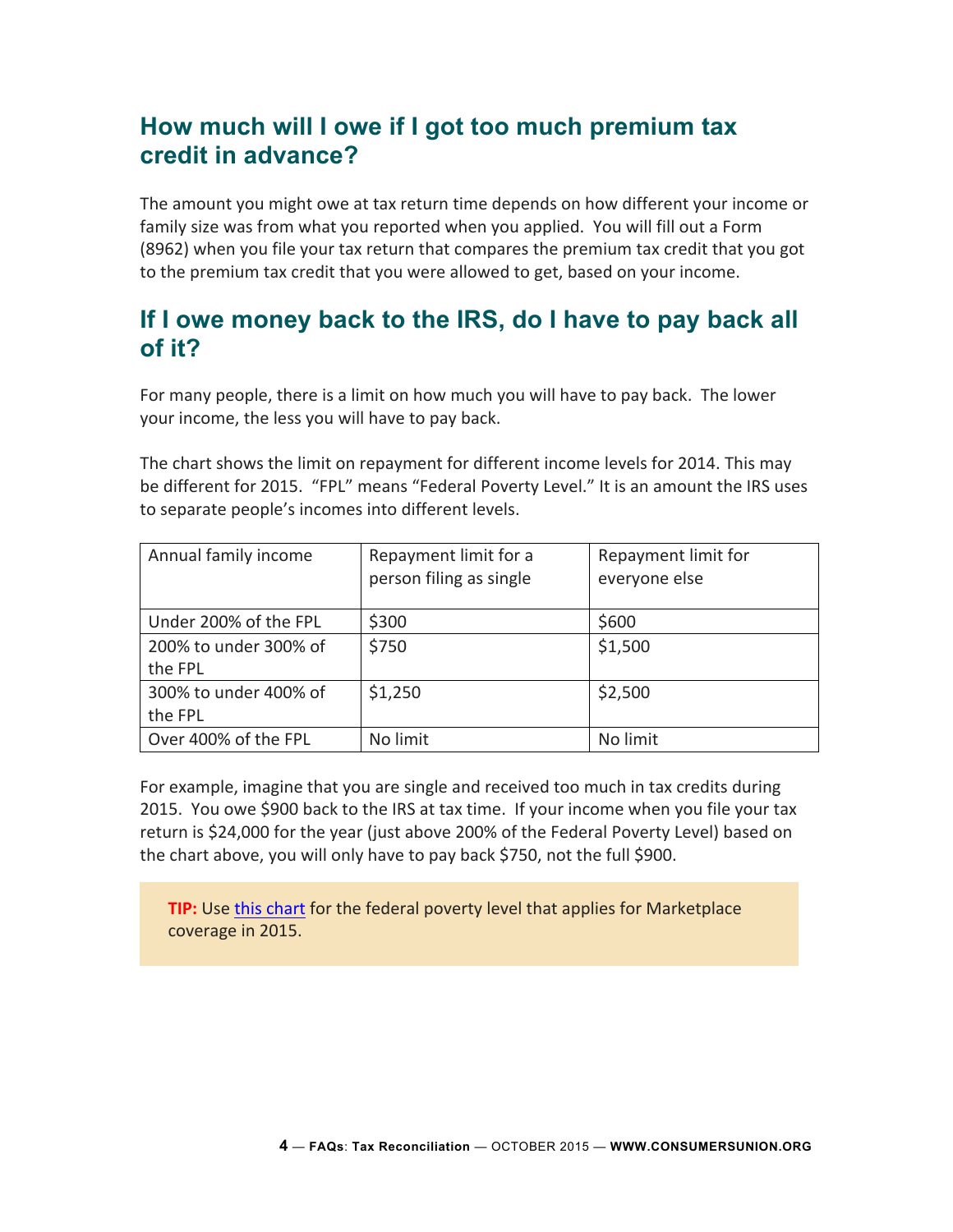#### **What if my income is lower than expected and I become eligible for Medicaid?**

If your family income ends up being low enough to make you and/or your family eligible for Medicaid, you will not have to pay back any premium tax credits you received during the year. This is also true if you live in a state that did not expand Medicaid but you would have been eligible.

You should report a change in income once you realize the estimate you gave when you applied for insurance was not correct.

#### **What if my income ended up being over 400% of the poverty level?**

If your income for 2015 was more than 400% of the Federal Poverty Level, you are ineligible for premium tax credits for that year. At tax time, you will have to pay back all the advance premium tax credits paid to your health plan on your behalf in 2015.

There are exceptions and payment plans available if you end up in this situation.

#### **I qualified for lower payments for my doctor or hospital visits. Will I have to pay those back, too?**

If you are eligible for cost-sharing reductions (discounts that lower the amount you have to pay for doctor or hospital visits), you do **not** have to pay those discounts back.

#### **What if I've added new people to my family since I applied?**

If at tax time there are more people in your family than when you applied for health insurance (for example, if you had a baby or adopted a child), you might not have received the right amount of premium tax credit during the year. That means when you file your tax return, you may get a bigger premium tax credit. You will be able to use the tax credit to lower the amount you owe the IRS. If you don't owe any taxes, you might get a refund.

It is important to report any changes in family size, income, or where you live to your state Marketplace as soon as they happen during the year. This helps to make sure you get the right amount of premium tax credit and don't owe anything at tax time.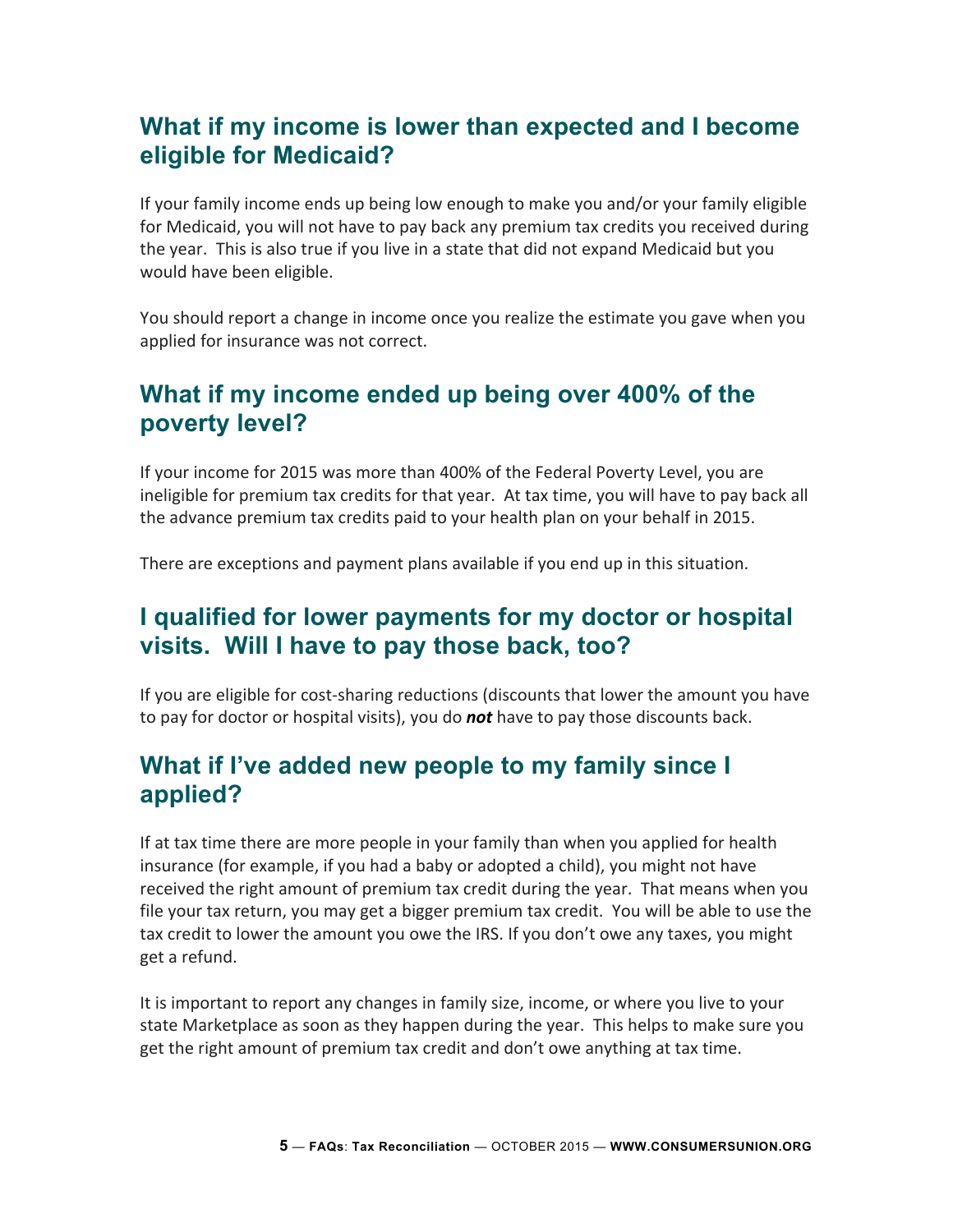#### **What if I moved during the year?**

If you've moved since you applied for health insurance through the Marketplace, the amount of premium tax credit you are eligible for might have changed. Premium tax credits are based, in part, on the cost of health insurance where you live. To avoid having to pay back money at tax time, you should report your move to the Marketplace as soon as possible.

#### **Is there anything I can do to avoid tax repayment?**

Not always. You can lower the risk of repayment at tax return time if you tell the Marketplace as soon as possible about any changes. The changes include changes in income or the number of people in your family, a change of address, or new insurance options you have through a job. When you report the changes, the Marketplace will try to adjust your premium tax credit during the year instead of at tax time.

You can also choose to receive your premium tax credit at the end of the year instead of in advance. This means you will get no financial help paying your monthly insurance premiums. You will get all the premium tax credits at one time when you file your tax return. 

#### **What if I chose to get some of my premium tax credits at tax time and some during the year?**

Some people choose to receive only part of their premium tax credits during the year and save the rest for tax time. If you aren't confident about estimating your family's income for the coming year, taking part of it during the year and the rest later may be a good choice. 

#### **Do I** *have* **to do tax credit reconciliation?**

If you receive premium tax credits, you will have to file a federal tax return and report the tax credits you received, even if you usually do not file a federal tax return.

But, if the information you reported when you applied for health insurance is close to what you report when you file your tax return, you may not owe money to the IRS. In other words, the amount of premium tax credits you got during the year was the right amount.